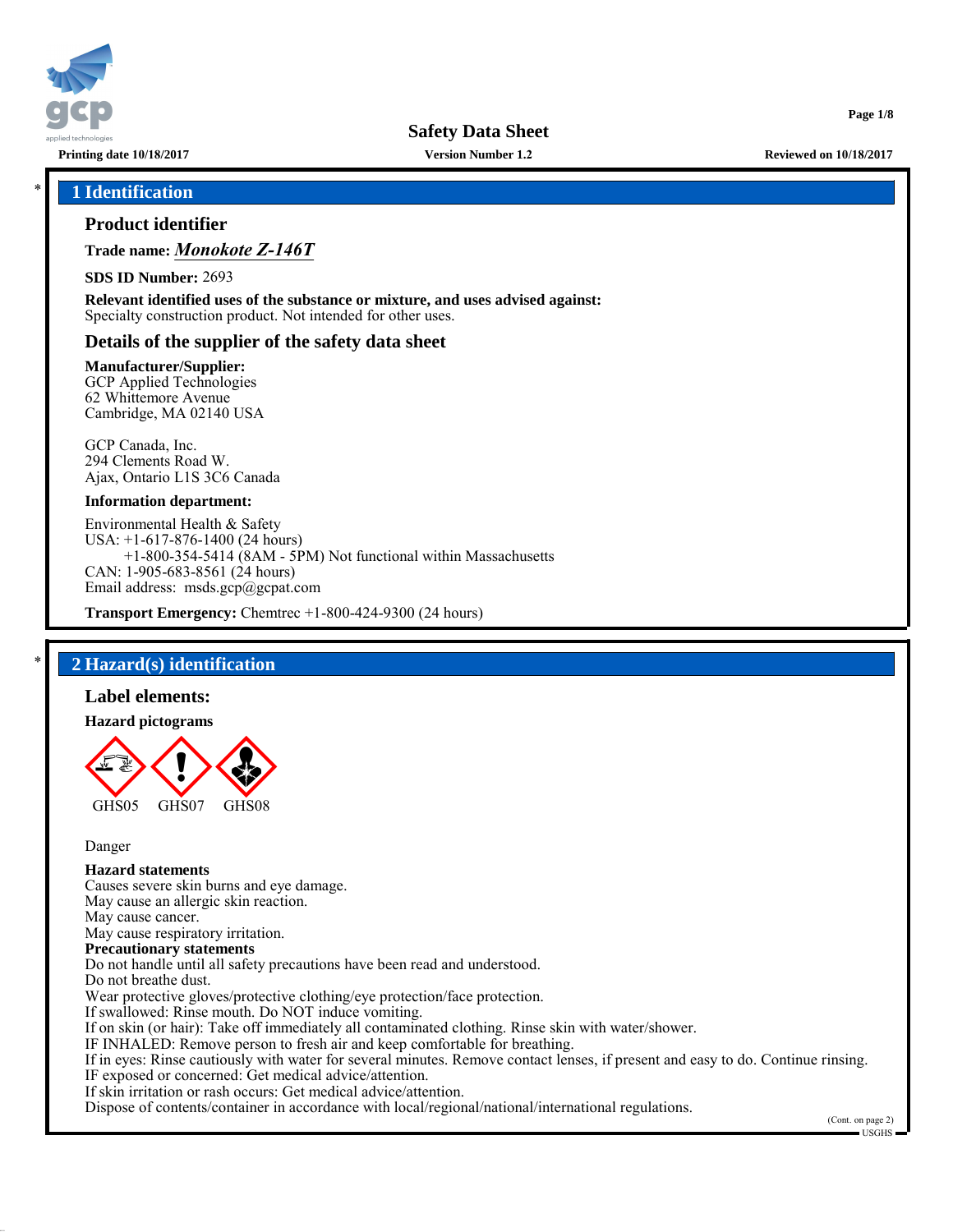2 0

FIRE

**Safety Data Sheet**

**Version Number 1.2**

**Trade name:** *Monokote Z-146T*

**Additional information:** This product should be handled with care to avoid dust generation.

**Hazard description:** Danger **NFPA ratings (scale 0 - 4)**

> $\overline{0}$ Health  $= 2$  $Fire = 0$ Reactivity  $= 0$

## **HMIS-ratings (scale 0 - 4)**

**HEALTH REACTIVITY** 0 \*2  $\boxed{0}$ Health  $=$  \*2  $Flammability = 0$ Reactivity  $= 0$ 

## **Other hazards**

#### **Results of PBT and vPvB assessment**

**PBT:** Not applicable. **vPvB:** Not applicable.

## \* **3 Composition/information on ingredients**

## **Chemical characterization: Mixture**

**Description:** Mixture of the hazardous substance(s) listed below with additional nonhazardous ingredients.

|  | <b>Hazardous components:</b> |
|--|------------------------------|
|--|------------------------------|

| $30 - 50\%$<br>$65997-15-1$ Portland cement |  |
|---------------------------------------------|--|
|                                             |  |

14808-60-7 | Quartz (SiO2)  $\sim$  2.0%

18450-29-9 Hexavalent Chromium 0.0-0.1% and 0.0-0.1%

**Additional information:** Non-hazardous ingredients may be listed in Section 15; Right-To-Know disclosure.

## \* **4 First-aid measures**

#### **Description of first aid measures**

**General information:** Get medical advice/attention if you feel unwell.

#### **After inhalation:**

If symptoms develop, supply fresh air. If required, provide artificial respiration and seek immediate medical treatment.

#### **After skin contact:**

Immediately wash with water and soap and rinse thoroughly.

If skin irritation continues, consult a doctor. Wet cement may cause skin irritation or burns.

**After eye contact:** Rinse opened eye for several minutes under running water. Then consult a doctor.

#### **After swallowing:**

Rinse out mouth and then drink plenty of water.

Do not induce vomiting; immediately call for medical help.

#### **Information for doctor:**

**Most important symptoms and effects, both acute and delayed** No further relevant information available.

**Indication of any immediate medical attention and special treatment needed** No further relevant information available.

**Page 2/8**

(Cont. from page 1)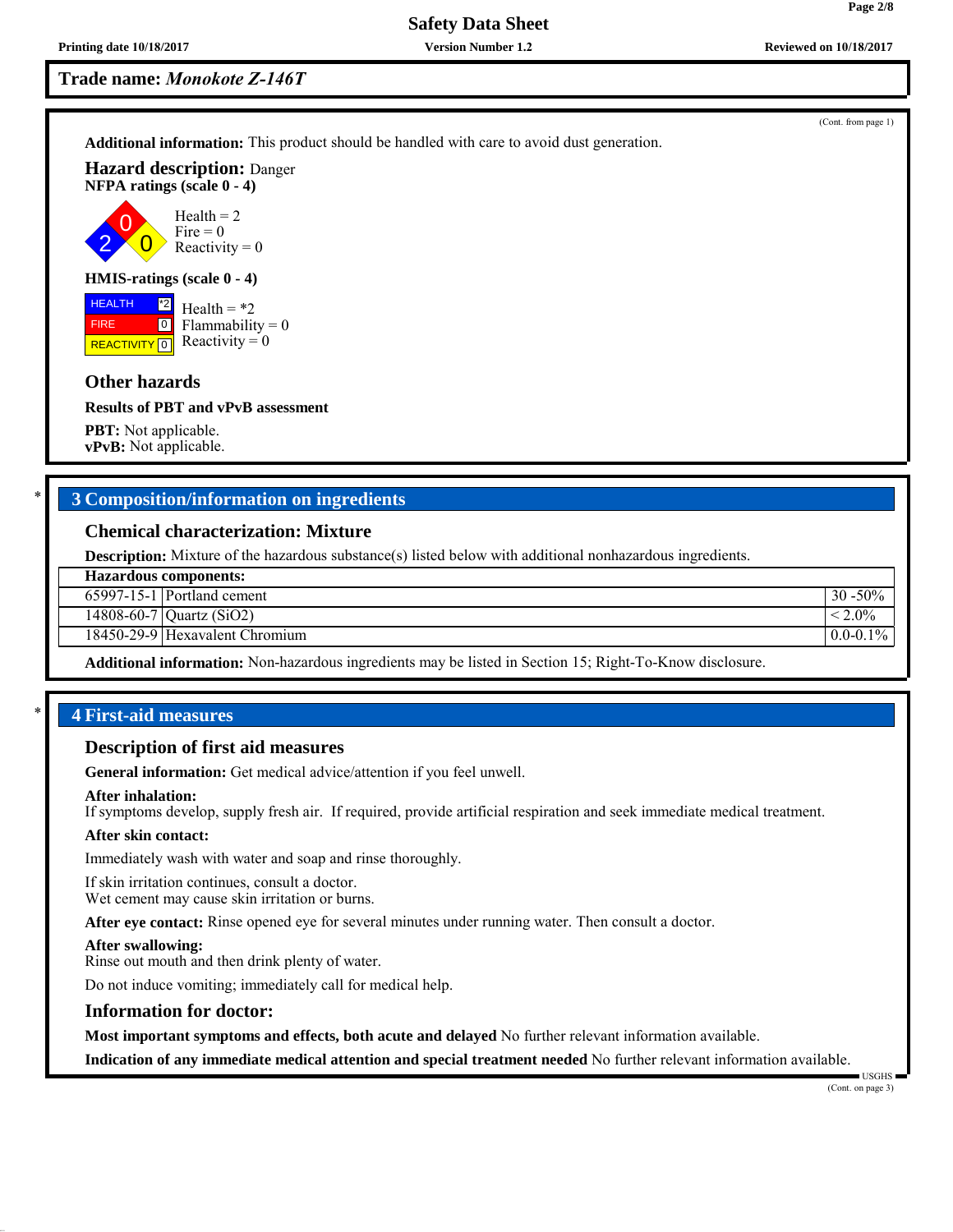**Version Number 1.2**

**Trade name:** *Monokote Z-146T*

(Cont. from page 2)

**Page 3/8**

## \* **5 Fire-fighting measures**

**Special hazards arising from the substance or mixture** No further relevant information available.

**Additional information** No further relevant information available.

## \* **6 Accidental release measures**

## **Personal precautions, protective equipment and emergency procedures**

Wear protective equipment. Keep unprotected persons away. Avoid formation of dust.

**Environmental precautions:** Avoid release to the environment.

### **Methods and material for containment and cleaning up:**

Sweep up spilled product into receptacles. Avoid formation of dust. Vacuuming or wet sweeping may be used to avoid dust dispersal.

Dispose contaminated material as waste according to section 13 of the SDS.

## **Reference to other sections**

See Section 7 for information on safe handling.

See Section 8 for information on personal protection equipment.

See Section 13 for disposal information.

## \* **7 Handling and storage**

#### **Handling:**

**Precautions for safe handling**

Risk of serious damage to eyes.

Avoid contact with skin.

Do not breathe dust.

Fit dust covers to mixers.

Prior to welding or cutting, Monokote must be removed from steel surfaces likely to be exposed to excessive heating. Danger of wet slippery surfaces.

**Information about protection against explosions and fires:** Keep respiratorator available.

## **Conditions for safe storage, including any incompatibilities**

#### **Storage:**

**Further information about storage conditions:** Store in cool, dry conditions in well sealed original receptacles.

**Specific end use(s)** No further relevant information available.

## \* **8 Exposure controls/personal protection**

**Additional information about design of technical systems:** No further data; see item 7.

**Control parameters**

**Components with limit values that require monitoring at the workplace:**

**14808-60-7 Quartz (SiO2)**

PEL (USA) Long-term value: 0.05 mg/m<sup>3</sup>

(Cont. on page 4)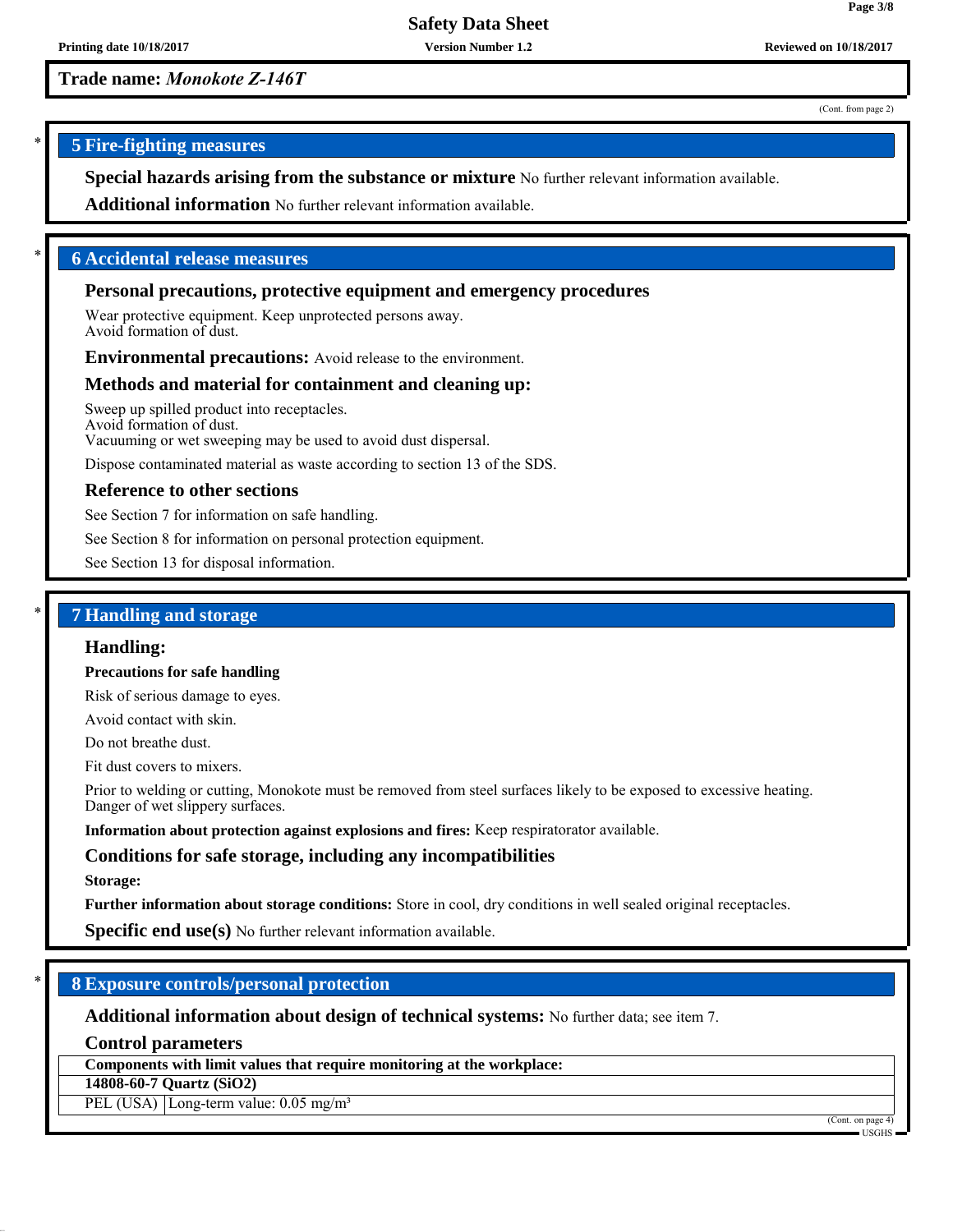**Version Number 1.2**

# **Trade name:** *Monokote Z-146T*

| REL (USA) Long-term value: 0.05* mg/m <sup>3</sup>    |
|-------------------------------------------------------|
| *respirable dust; See Pocket Guide App. A             |
| TLV (USA) Long-term value: $0.025*$ mg/m <sup>3</sup> |
| *as respirable fraction                               |

## **Additional Occupational Exposure Limit Values for possible hazards during processing:**

In addition to the exposure limits referenced above, the following non-specific limits for dust apply to this product; OSHA, 15 mg/m3-TWA for Total Dust and 5 mg/m3-TWA as Respirable Dust, ACGIH, 10 mg/m3-TWA as Total Dust and 3 mg/m3-TWA as Respirable Dust.

#### **Additional information:**

The lists that were valid during the creation were used as basis. Canadian employers must consult the exposure limits in their province. **Work/Hygienic Practices:** The usual precautionary measures for handling chemicals should be followed.

## **Exposure controls**

Minimize airborne dust generation. Use process enclosures, local exhaust ventilation or other engineering controls to keep airborne levels below specified exposure limits. If user operations generate dust, or mist, use ventilation to keep exposure to airborne particles below the exposure limit. Apply organizational measures, eg. by isolating personnel from dusty areas. Remove and wash soiled clothing.

#### **Personal protective equipment:**

#### **General protective and hygienic measures:**

The usual precautionary measures for handling chemicals should be followed.

Store protective clothing separately.

#### **Breathing equipment:**

Control exposure to ingredients with workplace control parameters if mentioned above. If no ingredients are listed, respiratory protection is generally not required.

If exposure limits are listed and may be exceeded, use approved respiratory protective equipment and filter type appropriate for the listed ingredients. (NIOSH, CEN, etc.).

#### **Protection of hands:**



\_SAlkaline resistant gloves

Gloves should be worn to prevent skin contact and should be impermeable and resistant to the product.

**Material of gloves** Gloves should be worn to prevent skin contact and should be impermeable and resistant to the product.

## **Eye protection:**



Safety glasses with side shield protection.

Safety glasses with side shields should be worn to prevent contact due to splashing. Under high vapor mist concentrations, tightly sealed goggles should be worn.

#### **Body protection:**

Use personal protective equipment as required. Take off contaminated clothing.

> USGHS (Cont. on page 5)

(Cont. from page 3)

**Page 4/8**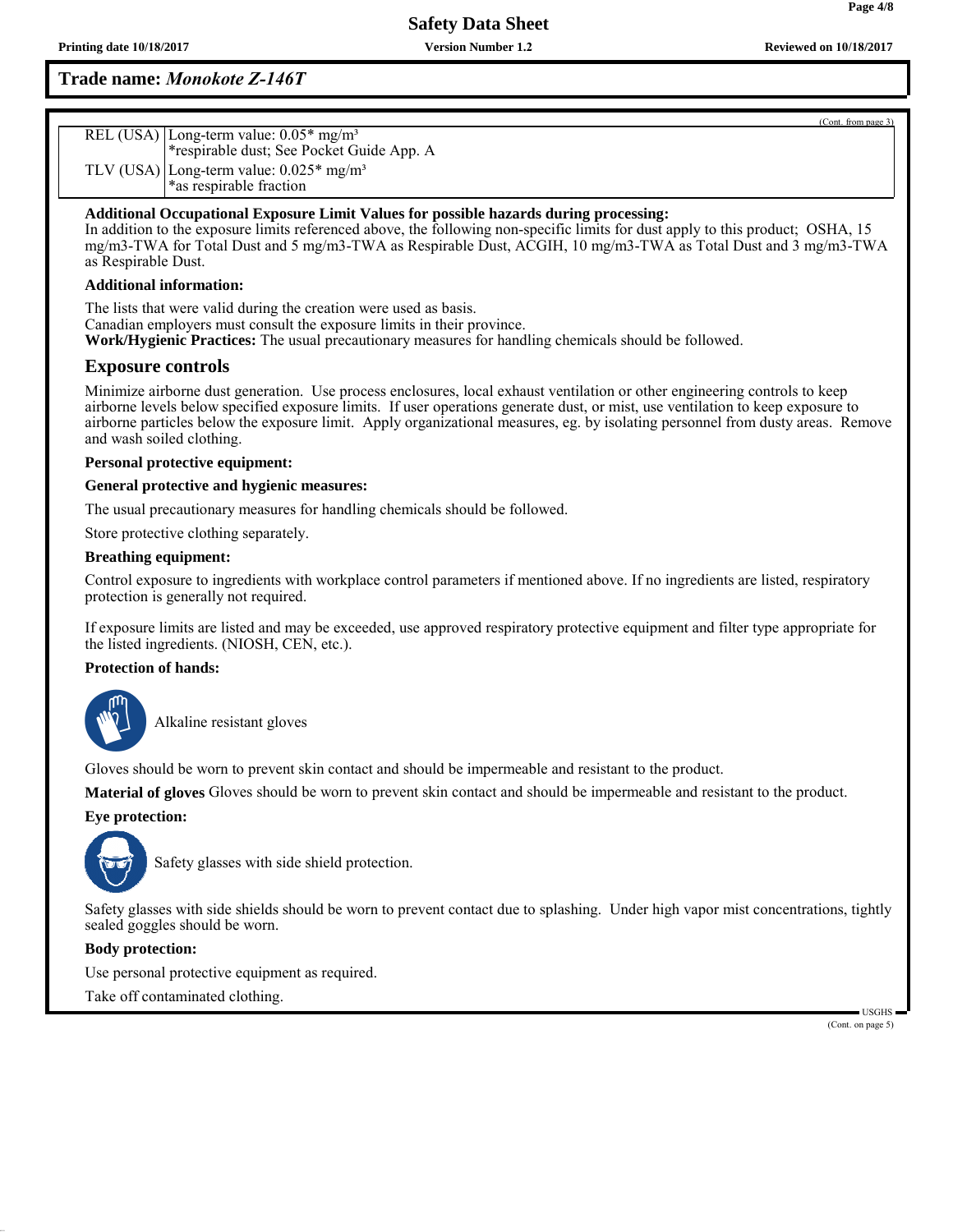**Version Number 1.2**

**Trade name:** *Monokote Z-146T*

| 9 Physical and chemical properties                                                                                                         |                                                                                                   |  |
|--------------------------------------------------------------------------------------------------------------------------------------------|---------------------------------------------------------------------------------------------------|--|
| Information on basic physical and chemical properties                                                                                      |                                                                                                   |  |
| <b>General Information</b><br>Appearance:<br>Form:<br>Color:<br>Odor:<br>Odor threshold:                                                   | Powder<br>According to product specification<br>Characteristic<br>Not determined.                 |  |
| $pH-value (\sim):$                                                                                                                         | Not applicable.                                                                                   |  |
| <b>Change in condition</b><br><b>Melting point/Melting range:</b><br><b>Boiling point/Boiling range:</b><br>Flash point:                   | Undetermined.<br>Undetermined.<br>Not applicable.                                                 |  |
| <b>Flammability (solid, gaseous):</b>                                                                                                      | Not determined.                                                                                   |  |
| <b>Ignition temperature:</b>                                                                                                               | Undetermined.                                                                                     |  |
| <b>Decomposition temperature:</b><br>Auto igniting:<br>Danger of explosion:                                                                | Not determined.<br>Product is not self-igniting.<br>Product does not present an explosion hazard. |  |
| <b>Explosion limits:</b><br>Lower:<br><b>Upper:</b><br><b>VOC Content (max):</b>                                                           | Not determined.<br>Not determined.<br>Not determined.                                             |  |
| Vapor pressure:<br>Density: (~) at $20^{\circ}$ C (68 $^{\circ}$ F)<br><b>Relative density</b><br>Vapor density<br><b>Evaporation</b> rate | Not applicable.<br>Not applicable.<br>Not determined.<br>Not applicable.<br>Not applicable.       |  |
| Solubility in / Miscibility with<br>Water:                                                                                                 | Not miscible or difficult to mix.                                                                 |  |
| Partition coefficient (n-octanol/water): Not determined.                                                                                   |                                                                                                   |  |
| Viscosity:<br>Dynamic:<br>Kinematic:<br>Molecular weight                                                                                   | Not applicable.<br>Not applicable.<br>Not applicable.                                             |  |
| <b>Other information</b>                                                                                                                   | No further relevant information available.                                                        |  |

# **10 Stability and reactivity**

**Reactivity** Stable under normal conditions.

**Chemical stability**

**Thermal decomposition:** No decomposition if used according to specifications.

**Possibility of hazardous reactions** No further relevant information available.

**Conditions to avoid** No further relevant information available.

**Incompatible materials:** No further relevant information available.

### **Hazardous decomposition products:**

Carbon monoxide and carbon dioxide

Cutting or welding may generate Sulfur dioxide.

(Cont. from page 4)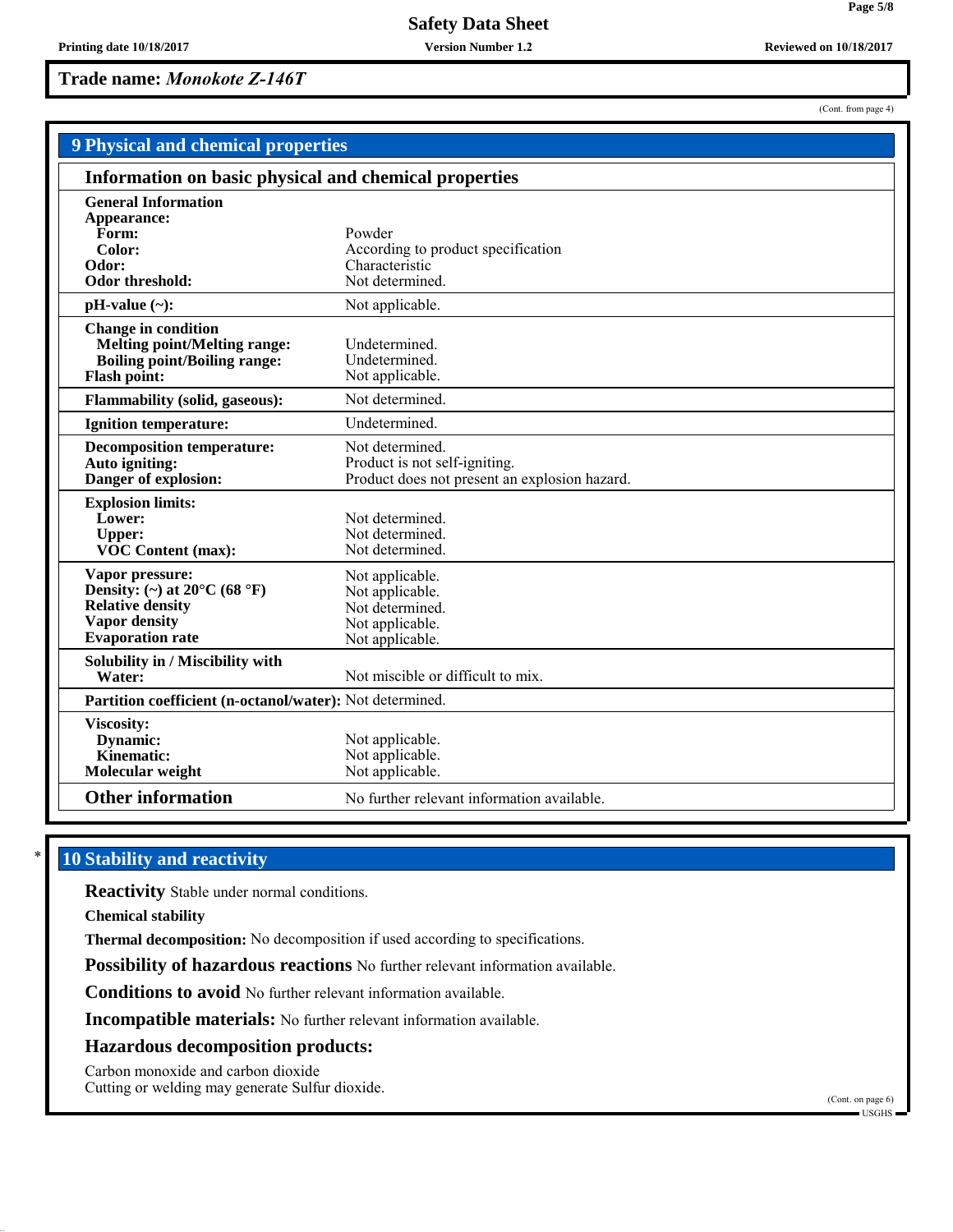**Version Number 1.2**

**Trade name:** *Monokote Z-146T*

(Cont. from page 5)

**Page 6/8**

Additional information: See section 7 for information on handling, storage and conditions to be avoided.

## \* **11 Toxicological information**

## **Information on toxicological effects**

**Acute toxicity:**

**Primary irritant effect:**

**on the skin:** Causes severe skin burns and eye damage.

**on the eye:** Causes serious eye damage.

**inhalation:** Causes damage to organs.

**Ingestion:** May cause burns to mouth, throat, and stomach.

**Sensitization:** May cause an allergic skin reaction.

#### **Additional toxicological information:**

Cementitious grouts and mortars are known to cause both irritant and allergic contact dermatitis. Prolonged skin contact can result in chemical burns.

Prolonged exposure may cause risk of lung disease (i.e. silicosis and/or lung cancer).

#### **Carcinogenic categories**

**IARC (International Agency for Research on Cancer) Human Carcinogenicity: Group 1- Positive, Group 2A- Probable, Group 2B- Possible, Group 3- Not Classifiable**

14808-60-7 Quartz (SiO2) 1

9003-53-6 Expanded Polystyrene 3

**NTP (National Toxicology Program)**

**K–Known to be carcinogenic, R–May reasonably be anticipated to be carcinogenic**

14808-60-7 Quartz (SiO2) K

**OSHA-Ca (Occupational Safety & Health Administration)**

None of the ingredients is listed.

## **12 Ecological information**

## **Toxicity**

**Aquatic toxicity:** No further relevant information available.

**Persistence and degradability** No further relevant information available.

#### **Behavior in environmental systems:**

**Bioaccumulative potential** No further relevant information available.

**Mobility in soil** No further relevant information available.

#### **Additional ecological information:**

**General notes:** Not known to be hazardous to water.

## **Results of PBT and vPvB assessment**

**PBT:** Not applicable. **vPvB:** Not applicable.

**Other adverse effects** No further relevant information available.

 USGHS (Cont. on page 7)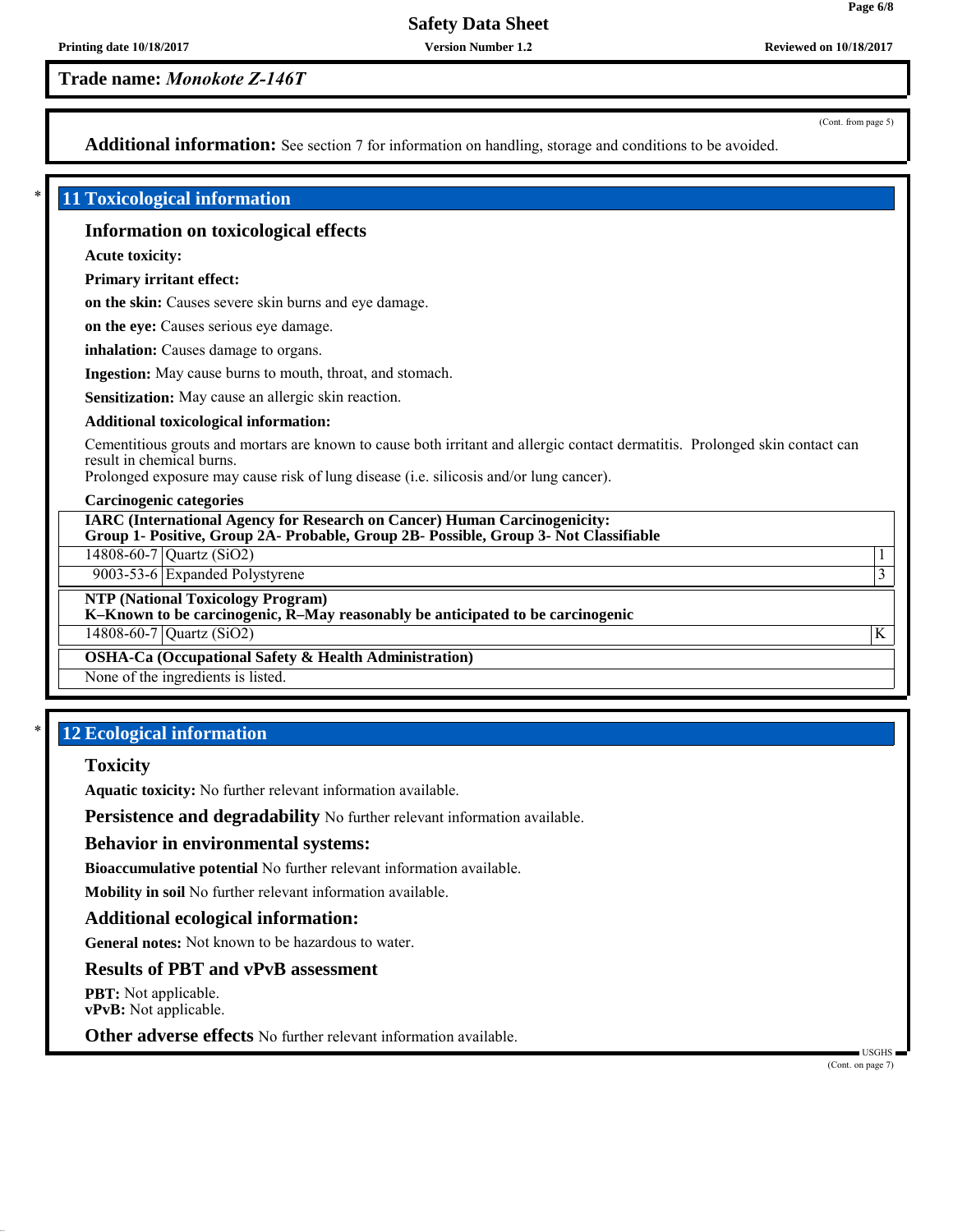**Version Number 1.2**

# **Trade name:** *Monokote Z-146T*

(Cont. from page 6)

**Page 7/8**

# **13 Disposal considerations**

## **Disposal methods:**

Consult all regulations (federal, state, provincial, local) or a qualified waste disposal firm when characterizing product for disposal. Dispose of waste in accordance with all applicable regulations.

## **Recommendation:**



Must not be disposed of together with household garbage. Do not allow product to reach sewage system.

# **Uncleaned packagings:**

**Recommendation:** Dispose of contents/container in accordance with local/regional/national/international regulations.

| <b>14 Transport information</b>                                                                          |                                                 |  |
|----------------------------------------------------------------------------------------------------------|-------------------------------------------------|--|
| <b>UN-Number</b><br>DOT, IMDG, IATA                                                                      | Not applicable.                                 |  |
| UN proper shipping name<br>DOT, IMDG, IATĀ                                                               | Not applicable.                                 |  |
| <b>Transport hazard class(es)</b>                                                                        |                                                 |  |
| DOT, IMDG, IATA<br><b>Class</b>                                                                          | Not applicable.                                 |  |
| <b>Packing group</b><br>DOT, IMDG, IATA                                                                  | Not applicable.                                 |  |
| <b>Environmental hazards:</b><br><b>Marine pollutant:</b>                                                | N <sub>0</sub>                                  |  |
| <b>Special precautions for user</b>                                                                      | Not applicable.                                 |  |
| Transport/Additional information: Not classified as a dangerous good for transport by road, rail or air. |                                                 |  |
| <b>DOT</b><br><b>Remarks:</b><br>Note:                                                                   | Not Regulated.<br>Not Regulated for Canada TDG. |  |
| <b>UN</b> "Model Regulation":                                                                            | Not applicable.                                 |  |

# **15 Regulatory information**

| <b>SARA (Superfund Amendments and Reauthorization Act)</b>                                   |                                |  |
|----------------------------------------------------------------------------------------------|--------------------------------|--|
| Section 302/304 (extremely hazardous substances):                                            |                                |  |
| None of the ingredients is listed.                                                           |                                |  |
| Section 313 Reportable Ingredients (Chemicals present below reporting threshold are exempt): |                                |  |
| None of the ingredients is listed.                                                           |                                |  |
| <b>SARA Section 312/Tier I &amp; II Hazard Categories:</b>                                   |                                |  |
| Health Hazard - Carcinogenicity                                                              |                                |  |
| Health Hazard - Skin Corrosion or Irritation                                                 |                                |  |
| Health Hazard - Respiratory or Skin Sensitization                                            |                                |  |
| Health Hazard - Serious eye damage or eye irritation                                         |                                |  |
| Health Hazard - Specific target organ toxicity (single or repeated exposure)                 |                                |  |
|                                                                                              | (Cont. on page 8)<br>■ USGHS ■ |  |